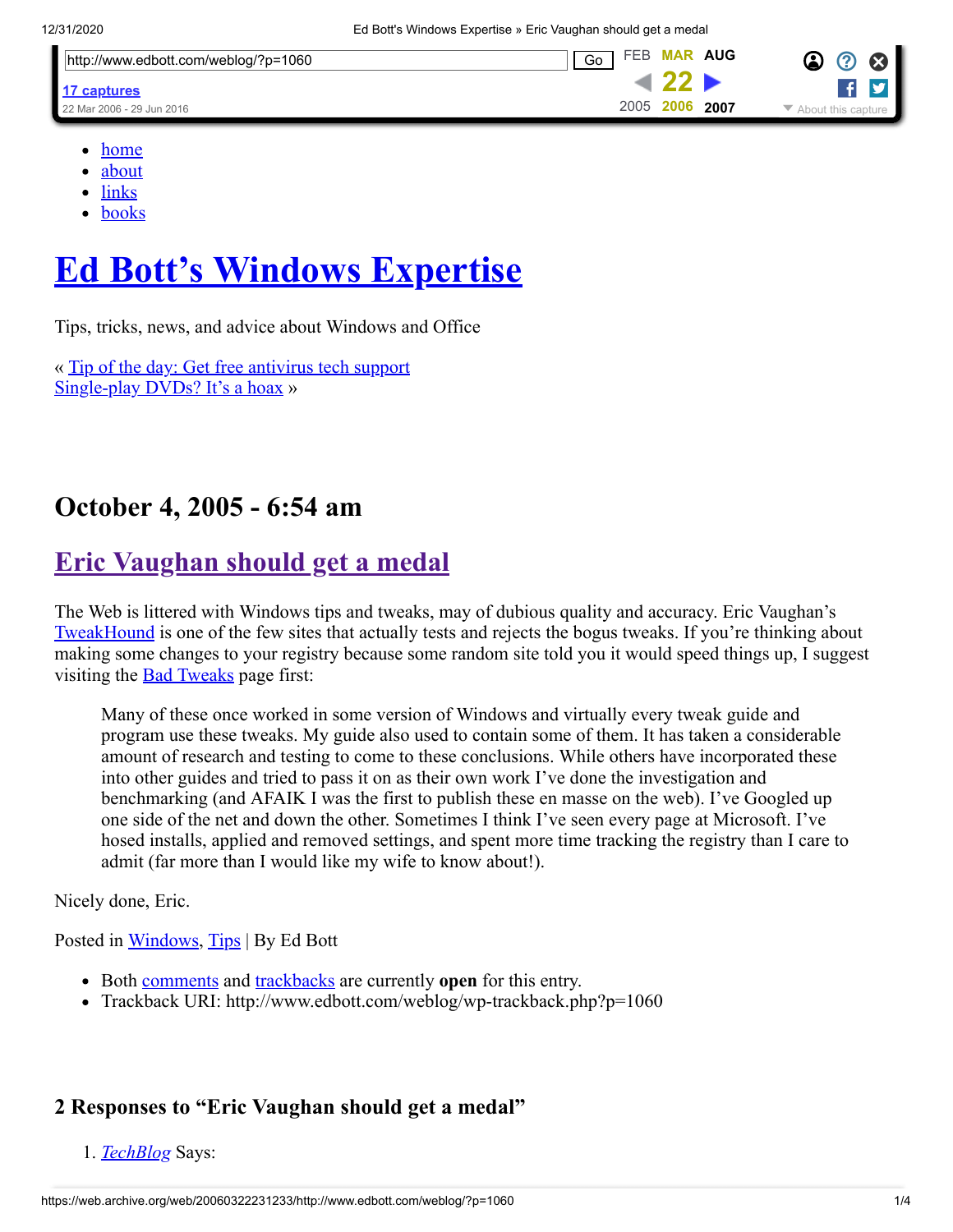| http://www.edbott.com/weblog/?p=1060 | Go        | FEB MAR AUG |      | $\boldsymbol{\Omega}$<br>$\propto$ |
|--------------------------------------|-----------|-------------|------|------------------------------------|
| 17 captures                          |           |             |      |                                    |
| 22 Mar 2006 - 29 Jun 2016            | 2005 2006 |             | 2007 | ▼<br>bout this capture             |

Ever tried a touted tweak to your PC only to discover that it didn't work or, worse, did some damage? Then you'll appreciate Ed Bott's link to TweakHound, which not only offers solid, reliable tweaks, but perhaps more importantly tells…

<span id="page-1-1"></span>2. *Ken* Says:

#### [October 5th, 2005 at 4:45 pm](#page-1-1)

Some of the most useful "tweaks" of all are the ones that take place between the ears. There is more useful performance information in Ed's recent tips regarding Task Manager than I have found over the Internet over the last five years. The key is understanding what affects everyday performance, both positively and negatively. This is primarily what Task Manager is for, at least as Ed has taught me how to use it.

### <span id="page-1-0"></span>**Leave a Reply**

|                | Name (required)                                    |
|----------------|----------------------------------------------------|
|                | Mail (will not be published) (required)            |
|                | Website                                            |
|                |                                                    |
|                |                                                    |
|                |                                                    |
|                |                                                    |
| Submit Comment |                                                    |
|                | Search                                             |
|                | emusic.                                            |
|                | <b>Media Center fans</b>                           |
|                | Get the latest news at<br>Ed Bott's Media Central. |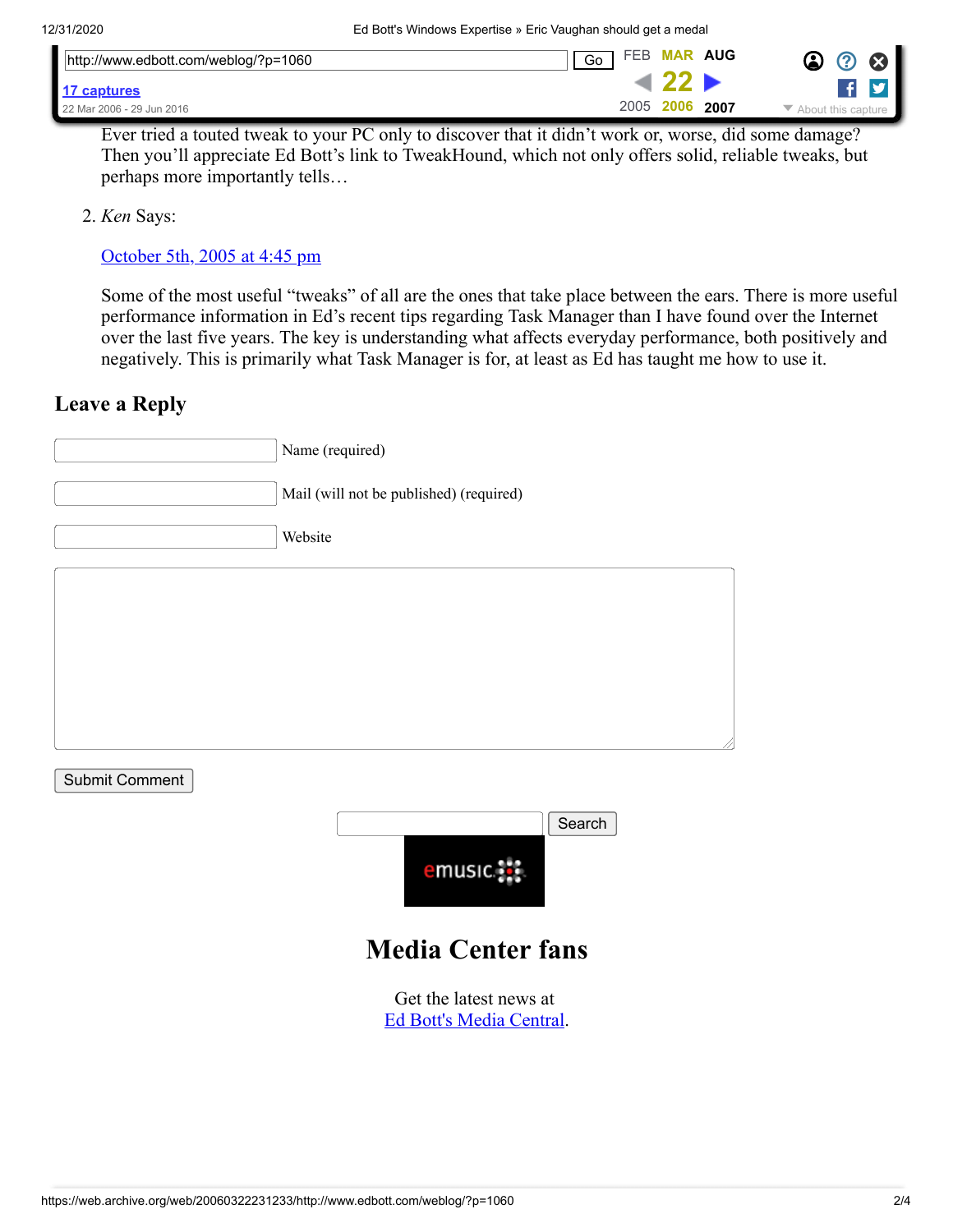|                                                | http://www.edbott.com/weblog/?p=1060 | FEB<br>Go | <b>MAR AUG</b> | ×                                                              |
|------------------------------------------------|--------------------------------------|-----------|----------------|----------------------------------------------------------------|
|                                                | 17 captures                          |           |                |                                                                |
| 2005 2006<br>2007<br>22 Mar 2006 - 29 Jun 2016 |                                      |           |                | $\blacktriangleright$ About this capture $\blacktriangleright$ |

mainstream media outlets and online publications, including stints as editor of the U.S. edition of *PC Computing* and managing editor of *PC World*; both publications had monthly paid circulation in excess of 1 million during his tenure. He is the author of more than 25 books on Microsoft Windows and Office, including the best-selling [Microsoft Windows XP Inside Out, Second Edition](https://web.archive.org/web/20060322231233/http://www.amazon.com/exec/obidos/redirect?path=ASIN/073562044X&link_code=as2&camp=1789&tag=bottcom-20&creative=9325).

### **Pages**

- o [About Ed](https://web.archive.org/web/20060322231233/http://www.edbott.com/weblog/?page_id=988)
- o [Advice](https://web.archive.org/web/20060322231233/http://www.edbott.com/weblog/?page_id=1006)
- [Archive Index](https://web.archive.org/web/20060322231233/http://www.edbott.com/weblog/?page_id=987)
- o [Bookstore](https://web.archive.org/web/20060322231233/http://www.edbott.com/weblog/?page_id=993)
- o [Protect Your PC](https://web.archive.org/web/20060322231233/http://www.edbott.com/weblog/?page_id=1023)
- [Recommended Software](https://web.archive.org/web/20060322231233/http://www.edbott.com/weblog/?page_id=1007)

# **Categories**

- $\circ$  [Books](https://web.archive.org/web/20060322231233/http://www.edbott.com/weblog/?cat=4) (18)
- o [Current events](https://web.archive.org/web/20060322231233/http://www.edbott.com/weblog/?cat=23) (17)
- $\circ$  [Digital media](https://web.archive.org/web/20060322231233/http://www.edbott.com/weblog/?cat=8) (126)
- $\circ$  [Firefox](https://web.archive.org/web/20060322231233/http://www.edbott.com/weblog/?cat=16) (38)
- $\circ$  [Gadgets](https://web.archive.org/web/20060322231233/http://www.edbott.com/weblog/?cat=11) (13)
- $\circ$  [Hardware](https://web.archive.org/web/20060322231233/http://www.edbott.com/weblog/?cat=14) (71)
- o [Journalism](https://web.archive.org/web/20060322231233/http://www.edbott.com/weblog/?cat=21) (18)
- $\circ$  [Microsoft](https://web.archive.org/web/20060322231233/http://www.edbott.com/weblog/?cat=18) (42)
- o [Microsoft Office](https://web.archive.org/web/20060322231233/http://www.edbott.com/weblog/?cat=12) (50)
- $\circ$  [Politics](https://web.archive.org/web/20060322231233/http://www.edbott.com/weblog/?cat=22) (5)
- $\circ$  [Reviews](https://web.archive.org/web/20060322231233/http://www.edbott.com/weblog/?cat=10) (5)
- $\circ$  [Security](https://web.archive.org/web/20060322231233/http://www.edbott.com/weblog/?cat=6) (180)
- $\circ$  [Service Pack 2](https://web.archive.org/web/20060322231233/http://www.edbott.com/weblog/?cat=13) (31)
- $\circ$  [Software](https://web.archive.org/web/20060322231233/http://www.edbott.com/weblog/?cat=7) (78)
- $\circ$  [Spam](https://web.archive.org/web/20060322231233/http://www.edbott.com/weblog/?cat=9)  $(10)$
- [Spyware](https://web.archive.org/web/20060322231233/http://www.edbott.com/weblog/?cat=17) (48)  $\circ$
- o  $Tips(127)$
- $\circ$ [Uncategorized](https://web.archive.org/web/20060322231233/http://www.edbott.com/weblog/?cat=1) (229)
- $\circ$  [Web sites](https://web.archive.org/web/20060322231233/http://www.edbott.com/weblog/?cat=5) (137)